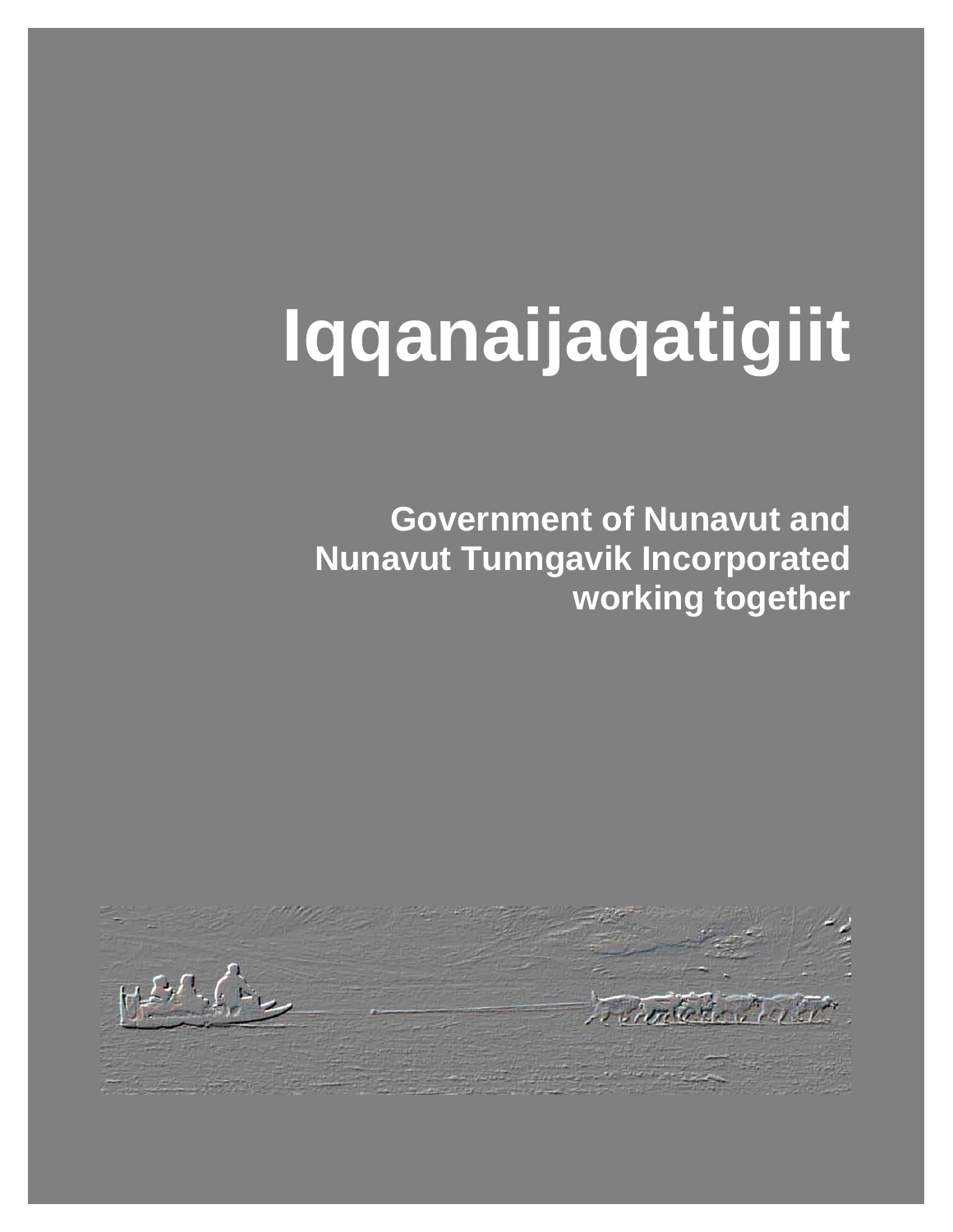#### *Iqqanaijaqatigiit Working together*

**WHEREAS** the Government of Nunavut (GN) and Nunavut Tunngavik Incorporated (NTI) wish to establish a process to identify and address common objectives and priorities.

**NOW, THEREFORE,** the GN and NTI agree to conduct their working relations in accordance with *Iqqanaijaqatigiit*.

### *Introduction*

Pursuant to the Clyde River Protocol signed in 1999, *Iqqanaijaqatigiit* serves to outline the working relationship between NTI and the GN.

Elected leaders in both Parties have determined that the Clyde River Protocol should be revisited. *Iqqanaijaqatigiit* has been developed to further describe this relationship's evolution.

*Iqqanaijaqatigiit* will guide the working relationship between NTI and the GN. The enhancement of this relationship will help to maximize the benefits for all Inuit and residents of Nunavut.

# *Mutual Recognition*

The GN recognizes that NTI occupies a special place in the affairs of Nunavut as the primary Inuit organization with the mandate to speak for the Inuit of Nunavut with respect to the rights and benefits of Inuit under the Nunavut Land Claims Agreement. The GN further acknowledges that NTI's mandate embraces additional responsibilities designed to protect and promote the interests of the Inuit as an aboriginal people.

NTI recognizes that the GN, in exercising its jurisdiction as a democratic and responsible public government, must serve the needs and priorities of all citizens of Nunavut, in a fair and equitable manner.

### *Purpose*

The purpose of *Iqqanaijaqatigiit* is to provide a framework for the Parties to work together effectively by identifying:

- Areas of mutual interest, and associated priorities, work plans and timelines;
- Working relationships and responsible officials;
- A process for periodic meetings to measure progress; and,
- A process for discussing and resolving disputes.

*Iqqanaijaqatigiit* is designed to enhance the relationship between the GN and NTI so that they serve the people and interests of Nunavut.

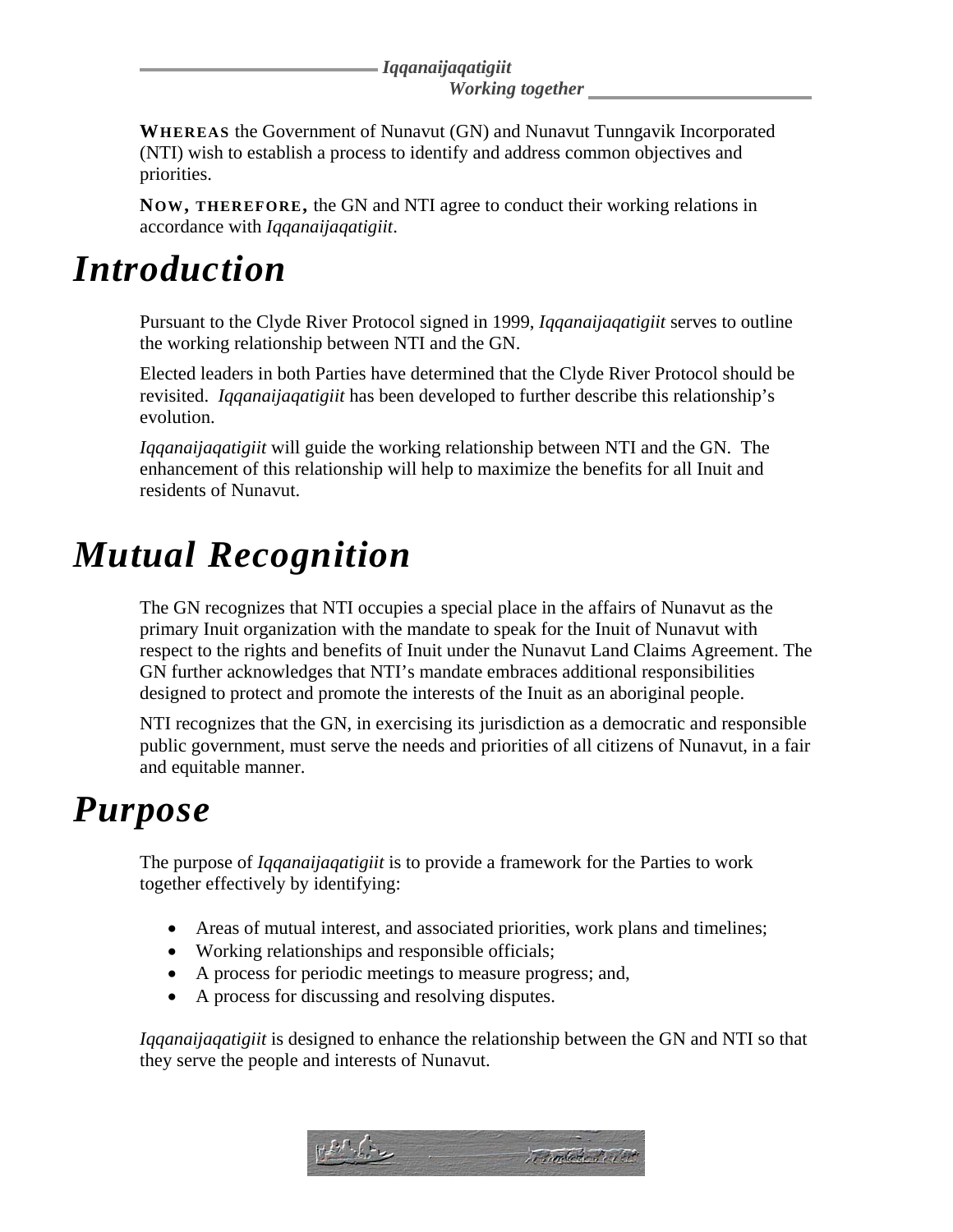# *Areas of Mutual Interest*

The GN and NTI recognize that the fulfillment of the objectives of the NLCA, and the meeting of its obligations, is a key area of mutual interest.

The Parties will canvass other areas of mutual interest at each annual meeting of leaders. Priorities will be assigned among such areas.

For each area of mutual interest, senior officials and staff of the Parties will identify opportunities for constructive collaboration. Objectives and associated work plans and timelines will be developed in relation to such opportunities.

A document setting out mutual areas of interest, priorities, objectives, work plans and timelines will be attached as an appendix to Iqqanaijaqatigiit and revised as needed.

Any disagreement in the development or interpretation of the document will be referred for resolution to the Deputy Minister of Intergovernmental Affairs for the GN and Chief Executive Officer (CEO) of NTI.

In the event of lack of agreement being achieved by the Deputy Minister and CEO, the matter will be referred to the Premier of Nunavut and the President of NTI.

Both the GN and NTI recognize that agreement may not be achievable on all issues. In the event of this occurring, each Party shall respect the position of the other.

# *Information Sharing*

The GN and NTI agree to share information with respect to matters of mutual concern on as free and as timely a basis as possible, within the constraints set by legal and budgetary considerations.

# *Meeting of Premier and President*

There shall be an annual meeting of the leadership of both Parties represented by the Premier of Nunavut and the President of NTI. These annual meetings will serve:

- To identify areas of mutual interest, and opportunities to address those areas;
- To review associated priorities, objectives, work plans and timelines; and,
- To review progress on the agreed upon activities undertaken between meetings.

Each Party may invite other elected officials and staff to attend the annual meeting. Prior to the annual meeting, the Parties shall reach agreement on an agenda.

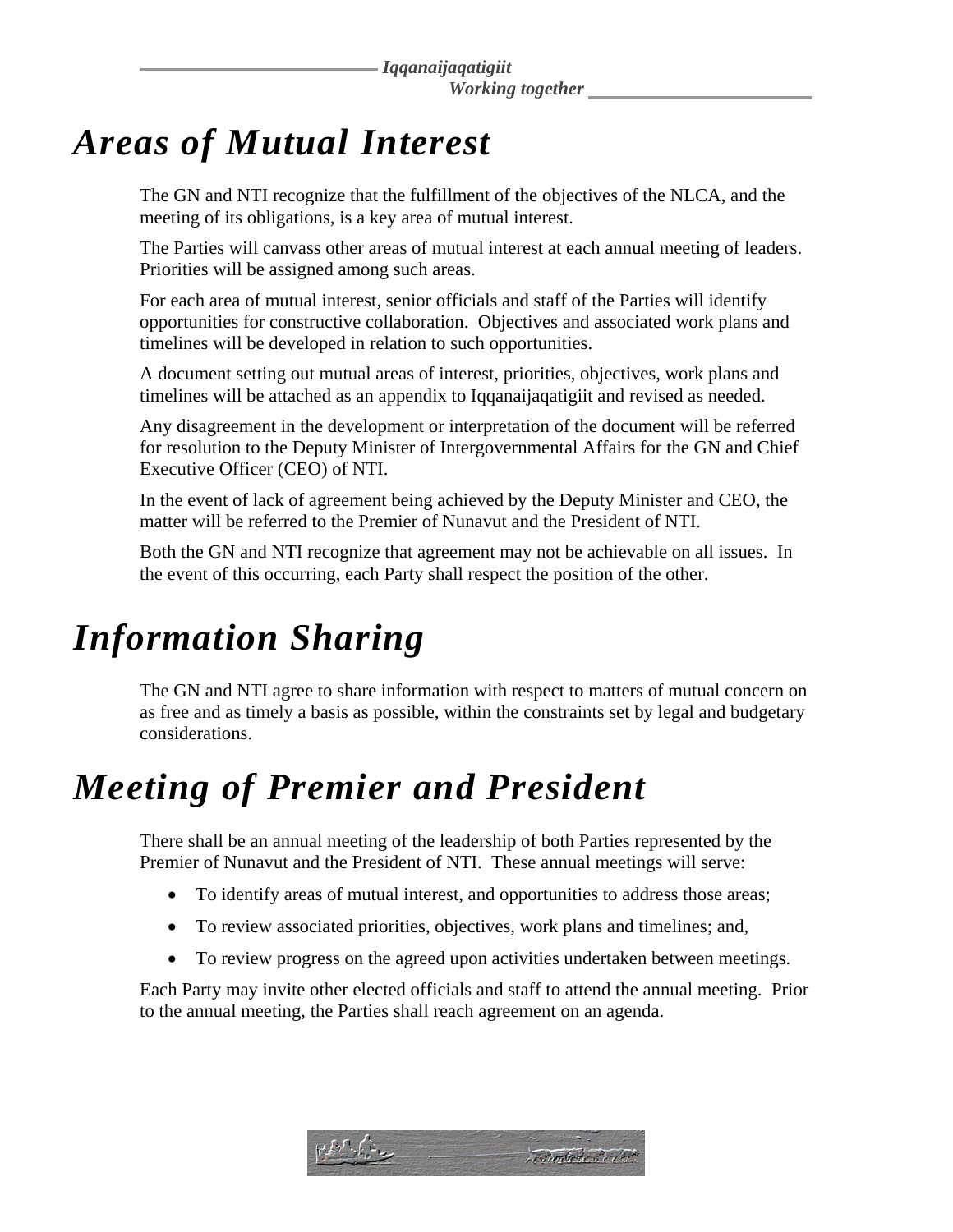*Iqqanaijaqatigiit Working together* 

# *Meeting of Senior Officials*

Officials level meetings shall take place regularly between the GN and NTI, including meetings arranged by the Deputy Minister of Intergovernmental Affairs for the GN and the CEO of NTI.

Meetings of the Deputy Minister and CEO shall be held at least monthly. Notwithstanding, a meeting shall be convened as soon as practicable following a request from the Deputy Minister or CEO.

The Deputy Minister and CEO may direct the establishment of any standing or special purpose staff level working groups that they consider helpful in facilitating interorganizational collaboration and cooperation.

### *Amendment and Term*

This Protocol may be amended from time to time in writing by agreement of the Parties. It shall remain in force until one or both of the Parties determine otherwise.

A Party, by providing written notice, may delegate the power to amend the appendices to a designated representative.

**\_\_\_\_\_\_\_\_\_\_\_\_\_\_\_\_\_\_\_\_\_\_\_\_\_\_\_\_\_ \_\_\_\_\_\_\_\_\_\_\_\_\_\_\_\_\_\_\_\_\_\_\_\_\_\_\_\_\_** 

| Signed on this | day of | , 2004, at | , Nunavut. |
|----------------|--------|------------|------------|
|                |        |            |            |

**Paul Okalik Paul Kaludjak**  Premier President



Government of Nunavut **Nunavut Nunavut Tunngavik Incorporated**